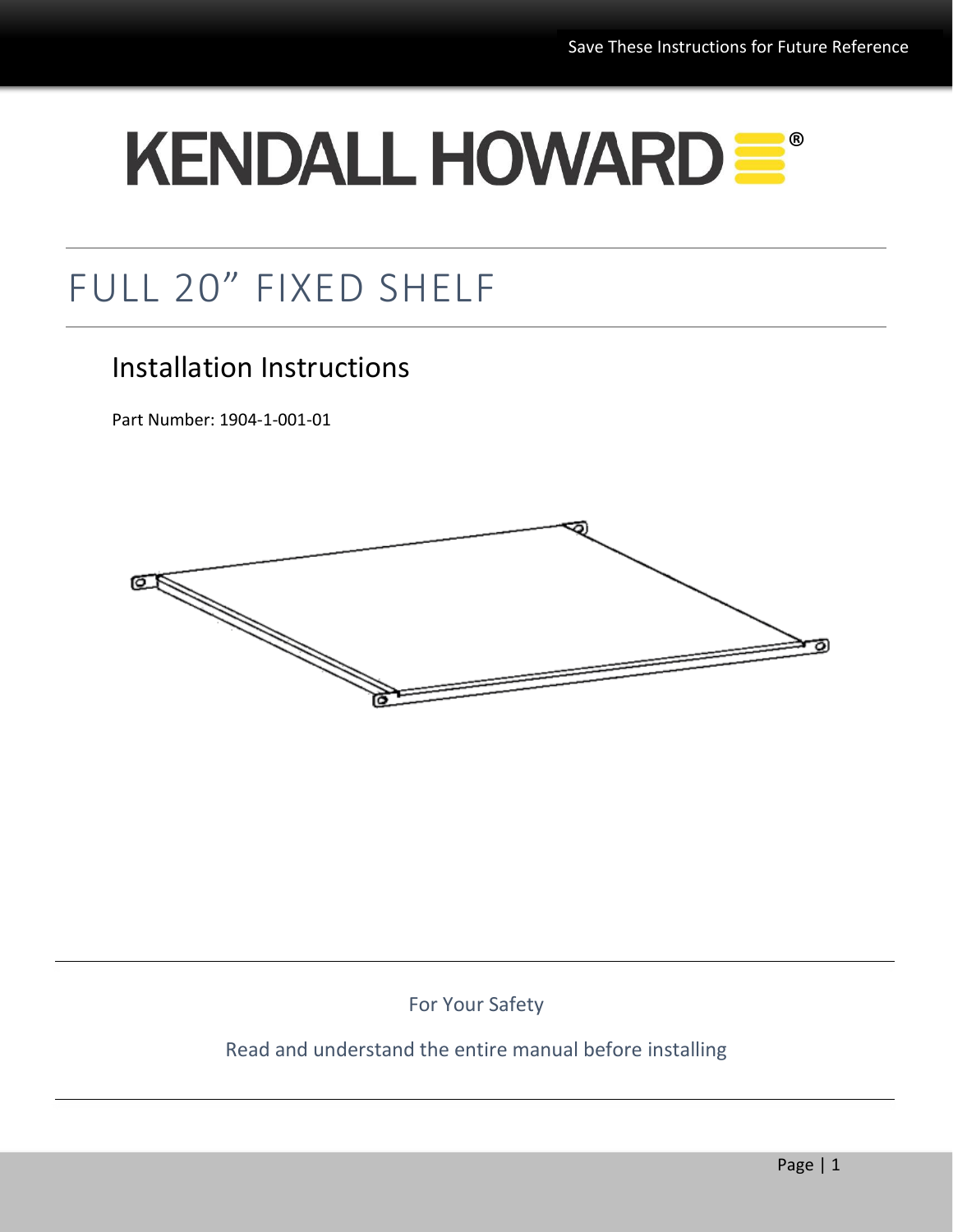# TABLE OF CONTENTS

#### <span id="page-1-0"></span>Support

Support is available through the following methods:

**By Phone** from 8:00 AM to 5:00 PM CST. 651.213.1333

**By Email** customerservice@kendallhoward.com

**By Mail** 10152 Liberty Lane, Chisago City, MN 55013

**By Web** www.kendallhoward.com

#### <span id="page-1-1"></span>Disclaimer

DISCLAIMER: Kendall Howard LLC. endeavors to make this manual accurate and complete. However, Kendall Howard LLC makes no representations or warranties of any kind, expressed or implied, about whether the use of products contained herein would infringe any rights or the correctness, accuracy, or reliability of the information contained herein or that said information covers all details, conditions, or variations. The information herein does not provide for every possible contingency in connection with the installation or use of the product(s). The information contained in this document is subject to change without notice or obligation. Kendall Howard LLC assumes no responsibility for the accuracy, completeness, or reliability of the information contained in this document. Any reliance placed on the information is therefore strictly at your own risk.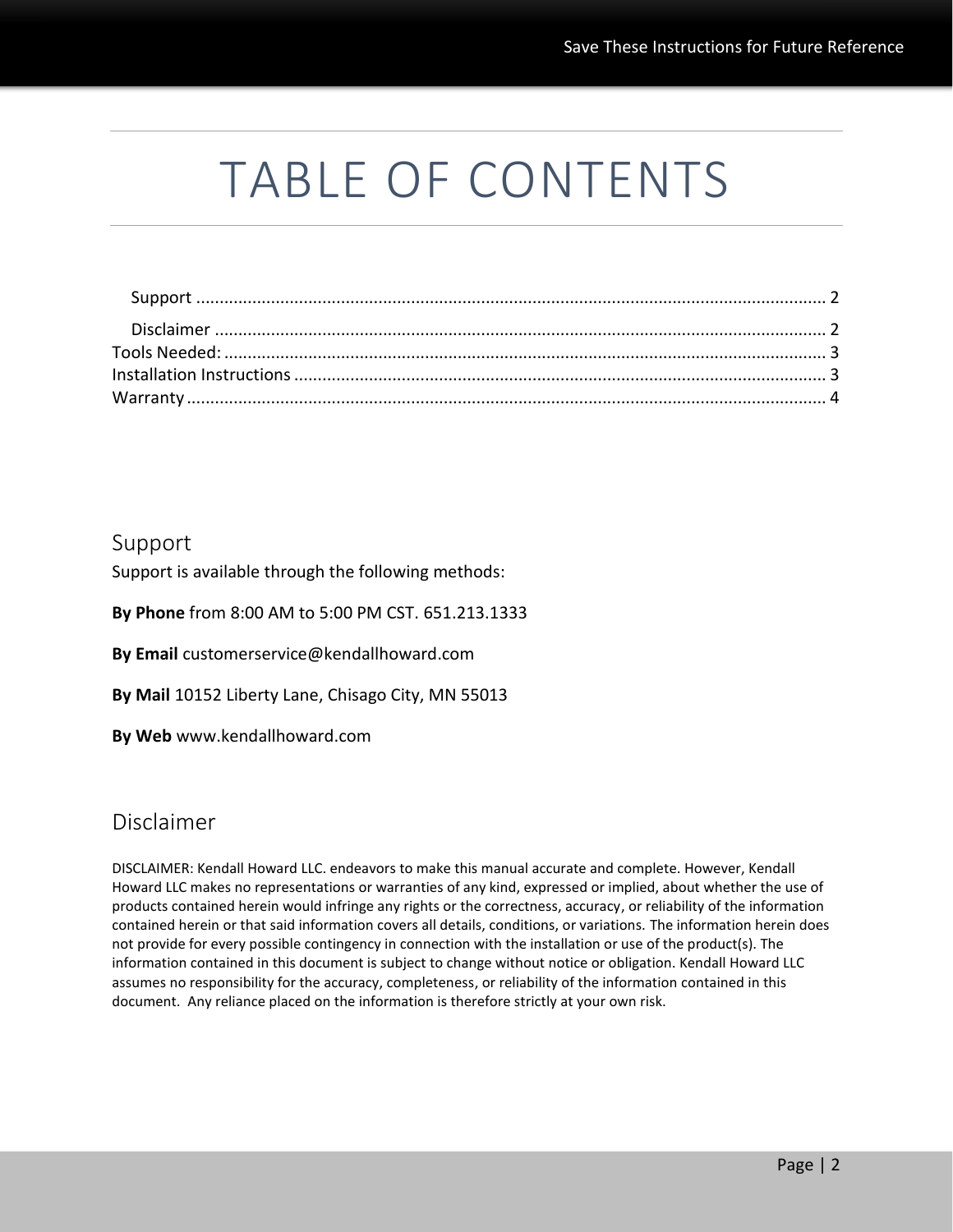## <span id="page-2-0"></span>Tools Needed:

Phillips Screwdriver



# <span id="page-2-1"></span>Installation Instructions

#### **Step 1:**

Insert the shelf into the cabinet at a slight angle and determine height. Locate four rack screws, sold separate, and fully install screws to secure the shelf. Repeat for all remaining screws.